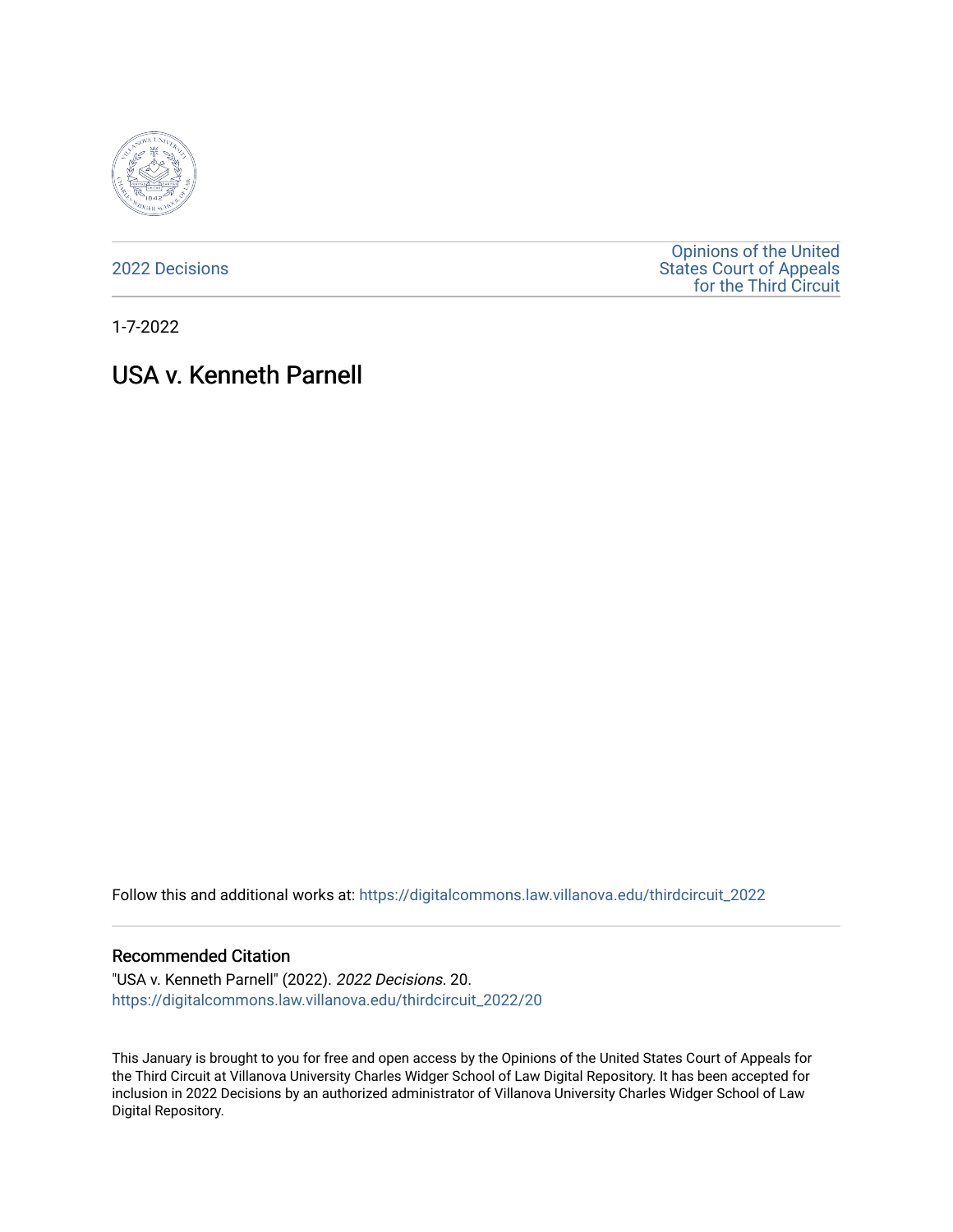### DLD-050 **NOT PRECEDENTIAL**

## UNITED STATES COURT OF APPEALS FOR THE THIRD CIRCUIT

\_\_\_\_\_\_\_\_\_\_\_

## No. 21-2312 \_\_\_\_\_\_\_\_\_\_\_

#### UNITED STATES OF AMERICA

v.

KENNETH PARNELL, Appellant

On Appeal from the United States District Court for the Eastern District of Pennsylvania (D.C. Criminal Action No. 2-12-cr-00418-006) Chief District Judge: Juan R. Sanchez

\_\_\_\_\_\_\_\_\_\_\_\_\_\_\_\_\_\_\_\_\_\_\_\_\_\_\_\_\_\_\_\_\_\_\_\_

\_\_\_\_\_\_\_\_\_\_\_\_\_\_\_\_\_\_\_\_\_\_\_\_\_\_\_\_\_\_\_\_\_\_\_\_

Submitted on Motion for Summary Action Pursuant to Third Circuit LAR 27.4 and I.O.P. 10.6 December 22, 2021 Before: KRAUSE, MATEY, and PHIPPS, Circuit Judges

> (Opinion filed: January 7, 2022) \_\_\_\_\_\_\_\_\_

## OPINION\* \_\_\_\_\_\_\_\_\_

PER CURIAM

Federal prisoner Kenneth Parnell appeals from the District Court's orders denying

his motion for a reduction of sentence pursuant to 18 U.S.C.  $\S$  3582(c)(1)(A) and

<sup>\*</sup> This disposition is not an opinion of the full Court and pursuant to I.O.P. 5.7 does not constitute binding precedent.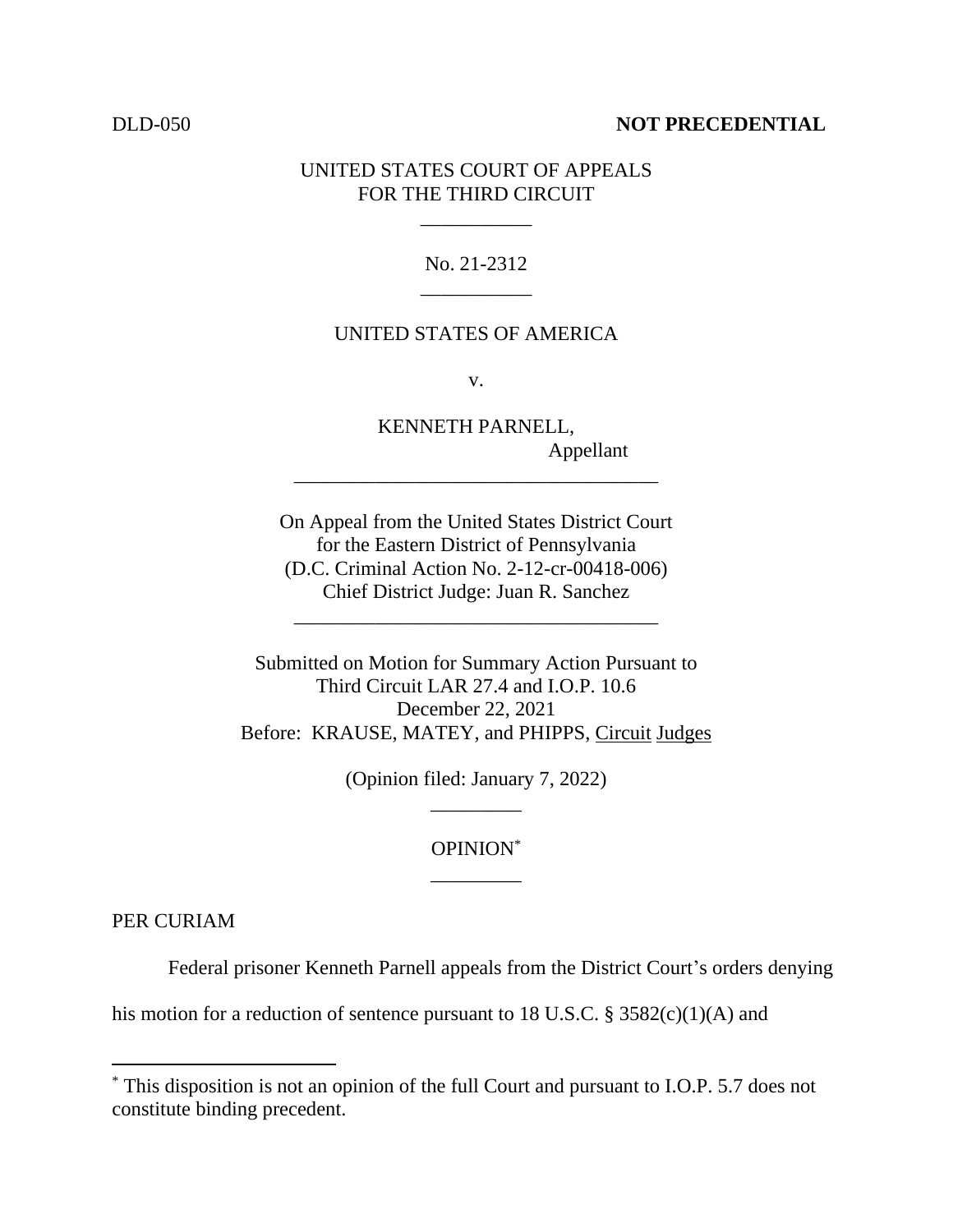reconsideration thereof. The Government timely filed a motion for summary affirmance. For the following reasons, we grant the Government's motion and will affirm.

In 2013, a jury convicted Parnell of conspiring and attempting to sell drugs, carrying a firearm during a drug crime or crime of violence, and conspiring and attempting to commit Hobbs Act robbery. <sup>1</sup> After amending the original judgment, the District Court sentenced Parnell to 181 months' imprisonment; his anticipated release date is in July 2025.

In May 2020, Parnell filed a motion for a reduction of sentence and compassionate release, citing his risk factors for contracting COVID-19. See 18 U.S.C.

§ 3582(c)(1)(A)(i). The District Court denied the motion in January 2021, and Parnell did not appeal. In March, Parnell filed a new, "emergency" motion for compassionate release, arguing that he had contracted COVID and was at imminent risk of severe disease. The District Court denied his motion in April, because his changed circumstances did not undermine the reasoning of the January order. Parnell moved for reconsideration, which the District Court denied in August. Parnell timely appealed.<sup>2</sup>

<sup>&</sup>lt;sup>1</sup> See 18 U.S.C. §§ 2, 846, 924(c), 1951(a).

<sup>&</sup>lt;sup>2</sup> We stayed this appeal pending the disposition of the motion for reconsideration. See Fed. R. App. P. 4(a)(4). After the denial of that motion, Parnell filed an amended notice of appeal; our review therefore encompasses both the April and August orders. See R. 4(a)(4)(B)(ii); United States v. McGlory, 202 F.3d 664, 668 (3d Cir. 2000) (en banc). To the extent that the April 6 order incorporated the reasoning of the January 15 order, we look through to that earlier memorandum. See ECF No. 802 at 1 n.1 (denying Parnell's motion "for the same reasons stated in the Court's January 15, 2021, Memorandum").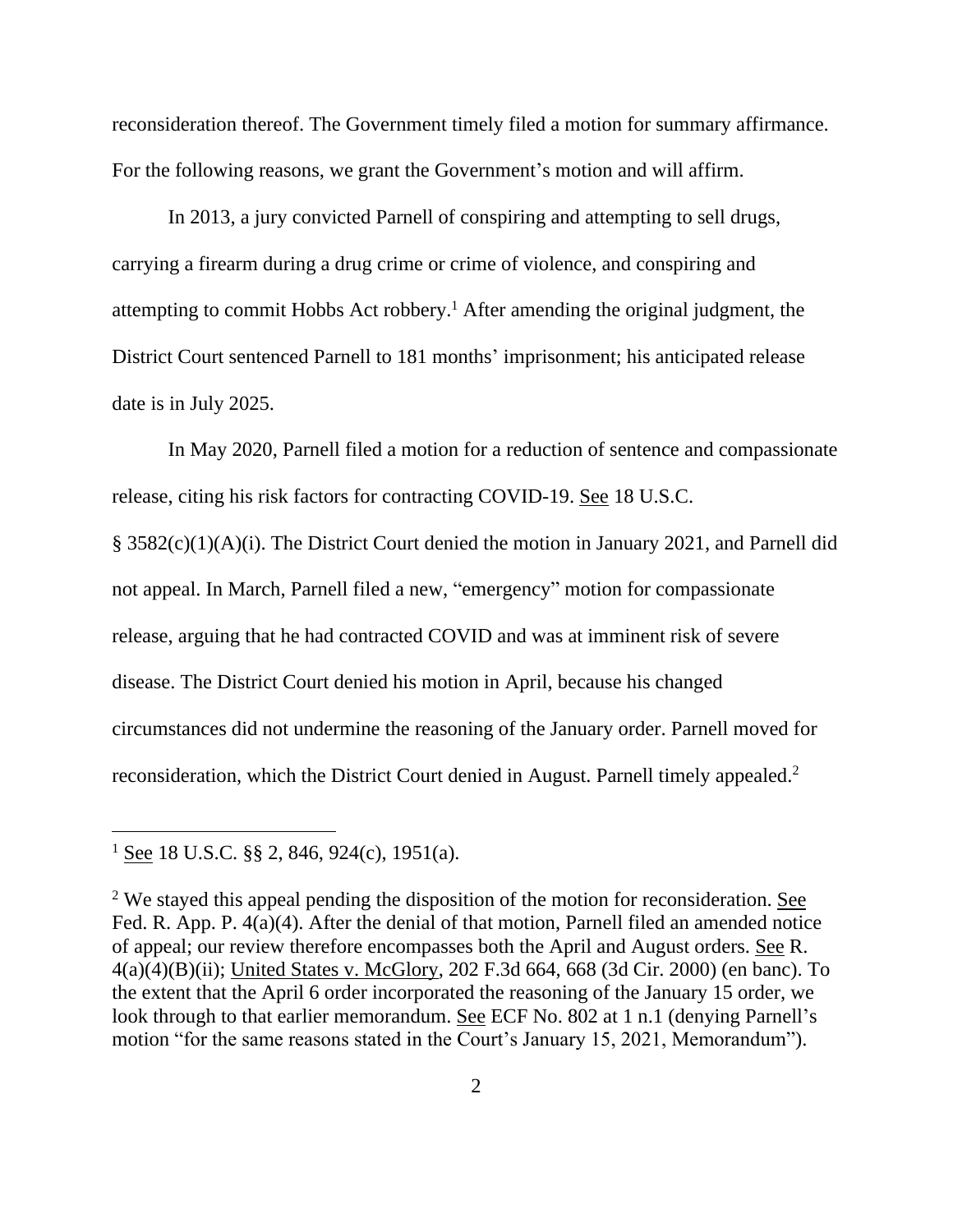We have jurisdiction pursuant to 28 U.S.C. § 1291. We review a district court's decision to deny a motion for compassionate release for abuse of discretion. See United States v. Pawlowski, 967 F.3d 327, 330 (3d Cir. 2020). "[W]e will not disturb the District Court's decision unless there is a definite and firm conviction that it committed a clear error of judgment in the conclusion it reached upon a weighing of the relevant factors." Id. (quotation marks and citation omitted). We may summarily affirm if the appeal presents no substantial question. See 3d Cir. L.A.R. 27.4; 3d Cir. I.O.P. 10.6.

A district court may reduce a defendant's term of imprisonment "after considering the factors set forth in § 3553(a)  $\ldots$  if it finds that  $\ldots$  extraordinary and compelling reasons warrant such a reduction . . . and that such a reduction is consistent with applicable policy statements issued by the Sentencing Commission." 18 U.S.C. § 3582(c)(1)(A). Those sentencing factors require the courts to consider, inter alia, the nature and circumstances of the offense; the history and characteristics of the defendant; the need for the sentence to reflect the seriousness of the offense, promote respect for the law, provide just punishment, afford adequate deterrence, protect the public from future crimes by the defendant; and the need to avoid unwarranted sentencing disparities. 18 U.S.C. § 3553(a). Compassionate release is discretionary, not mandatory; even if a defendant is eligible, a district court may deny compassionate release upon determining that a sentence reduction would be inconsistent with the § 3553(a) factors. See Pawlowski, 967 F.3d at 330; United States v. Jones, 980 F.3d 1098, 1102 (6th Cir. 2020) (finding no abuse of discretion where "the district court found for the sake of argument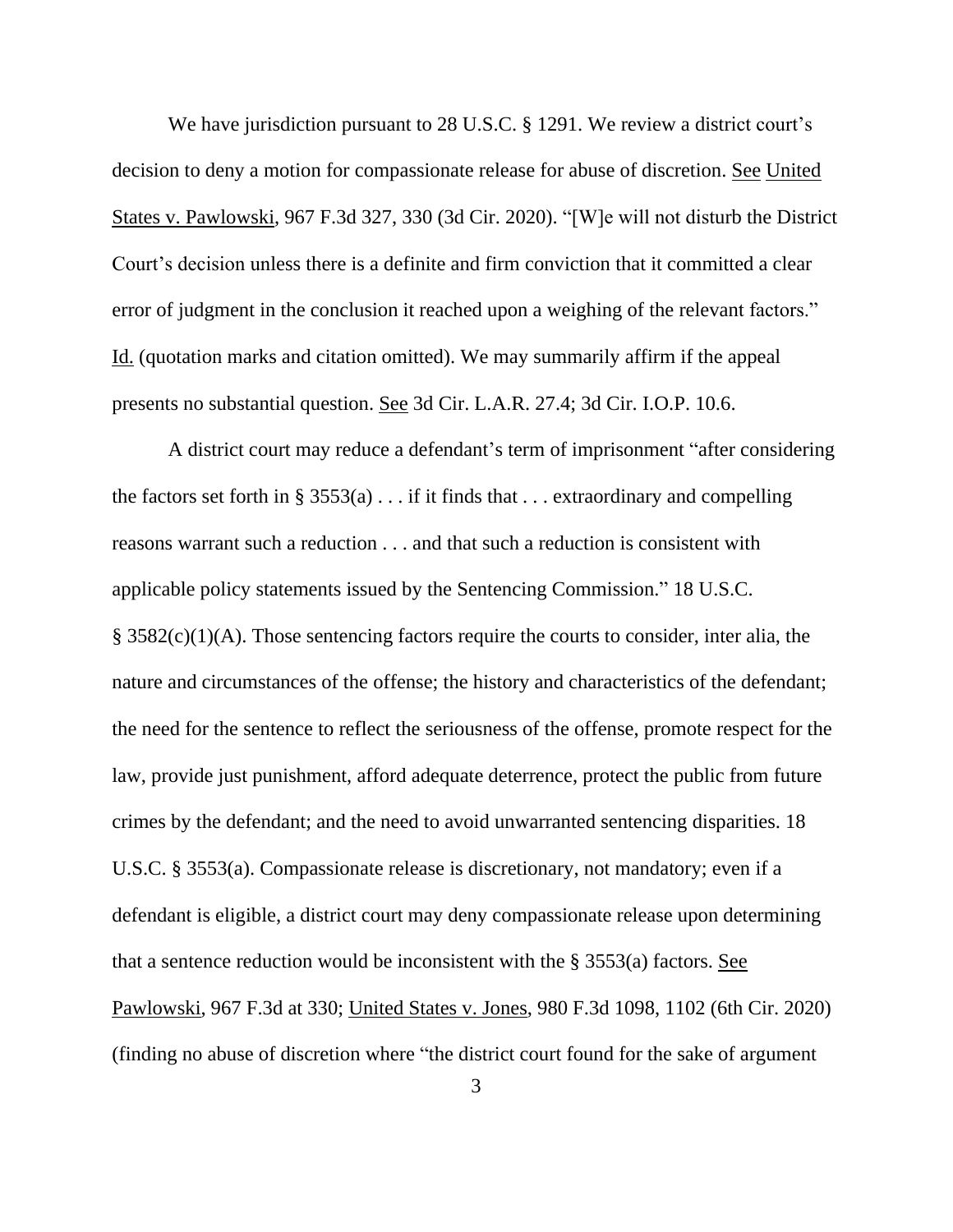that an extraordinary and compelling circumstance existed  $\dots$  but that the § 3553(a) factors counseled against granting compassionate release").

Parnell's primary argument on appeal is that, in denying his motion, the District Court improperly relied on a policy statement from the United States Sentencing Commission that is "applicable" only to compassionate-release motions initiated by the Bureau of Prisons.<sup>3</sup> We recently addressed this issue in United States v. Andrews, 12 F.4th 255 (3d Cir. 2021), where we explained that a District Court considering a prisonerinitiated motion for compassionate release may employ that policy statement "as a guide, not as an ultimate binding authority," in defining what reasons are "extraordinary and compelling" under the statute, id. at 260. Parnell claims that the District Court here considered the policy statement as binding, in contravention of our decision in Andrews. The Government argues that the District Court's consideration of the policy statement was not in conflict with Andrews and, moreover, that the District Court did not abuse its discretion in finding that release would be inconsistent with the § 3553(a) sentencing factors. We agree with the Government.

When denying Parnell's first motion for compassionate release, the District Court assumed that even if it had the authority to define "extraordinary and compelling reasons" beyond those enumerated in the policy statement, no such reasons existed here. See ECF No 780 at 5 n.1. The District Court thoroughly analyzed Parnell's pre-existing

<sup>3</sup> See U.S. Sent'g Guidelines Manual § 1B1.13 cmt. n.1 (U.S. Sent'g Comm'n 2018).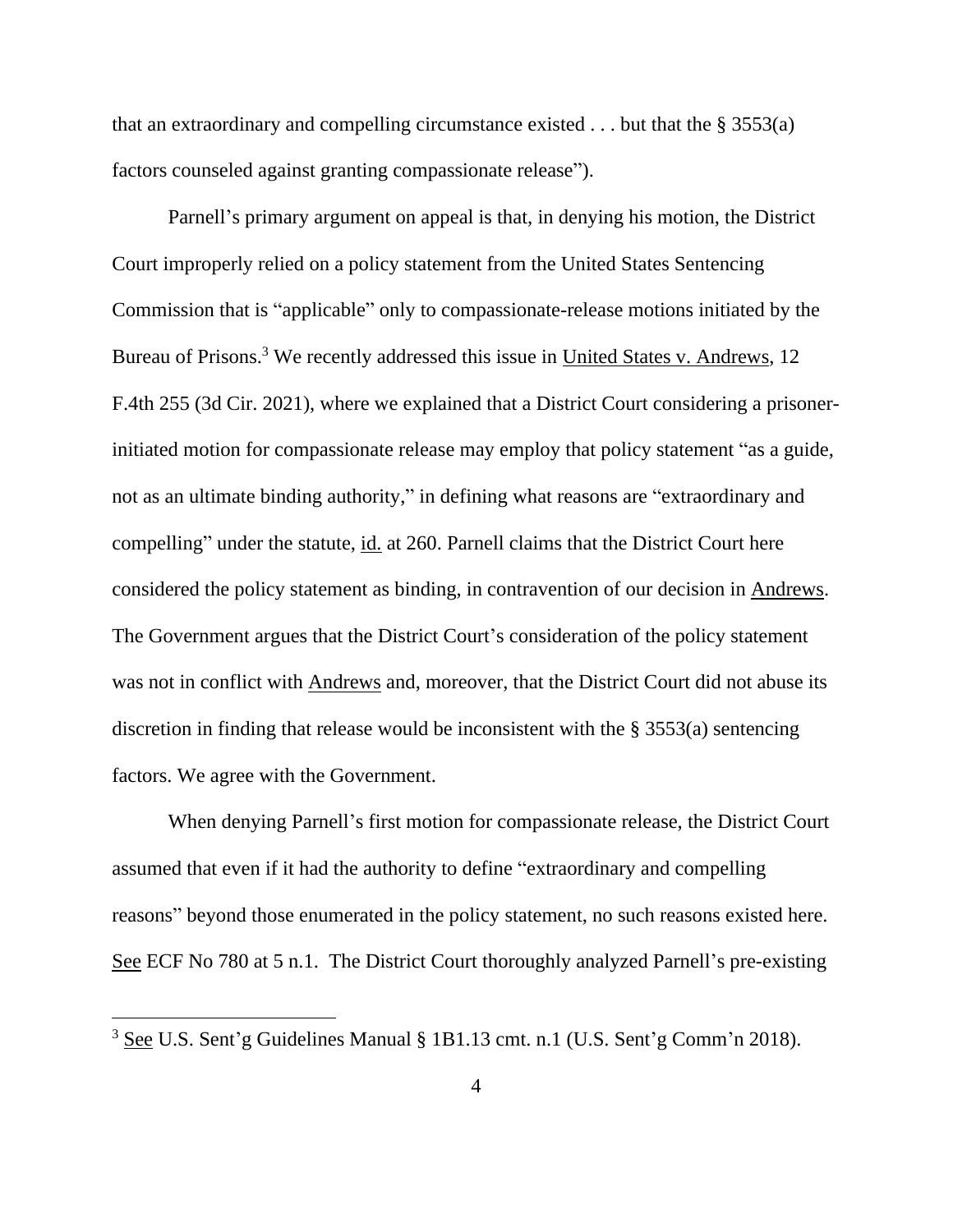medical conditions and the risk posed by COVID-19 at that time and determined they did not rise to the level of extraordinary and compelling reasons. Then, citing the § 3553(a) factors, the Court held that "he has served just over 50% of his sentence, and release at this juncture would not reflect the seriousness of the offense, promote respect for the law, or provide just punishment." Id. at 10; see also Pawlowski, 967 F.3d at 331 ("Because a defendant's sentence reflects the sentencing judge's view of the § 3553(a) factors at the time of sentencing, the time remaining in that sentence may . . . inform whether [compassionate] release would be consistent with those factors."). 4

The District Court adopted this prior reasoning when denying Parnell's second motion for compassionate release in the April order. Parnell's motion for reconsideration of that order was based on the same arguments he makes on appeal. The District Court, responding to those arguments in the August order, expanded its discussion of the § 3553(a) factors and again determined that release would be inconsistent with them, particularly because of the serious nature of Parnell's crimes and the roughly a 40% reduction in his sentence that release would represent. See ECF No. 819 at 1–2 n.1. We find no abuse of discretion in these rulings.

<sup>4</sup> Parnell claims that the District Court's discussion of whether he posed a danger to the community under the factors articulated in 18 U.S.C. § 3142(g) demonstrates its improper reliance on the outdated policy statement. As the Government argues, even if engaging in this analysis were erroneous, any error would be harmless, because among the relevant sentencing factors is "the need for the sentence imposed . . . to protect the public from further crimes of the defendant." 18 U.S.C. § 3553(a)(2)(C).